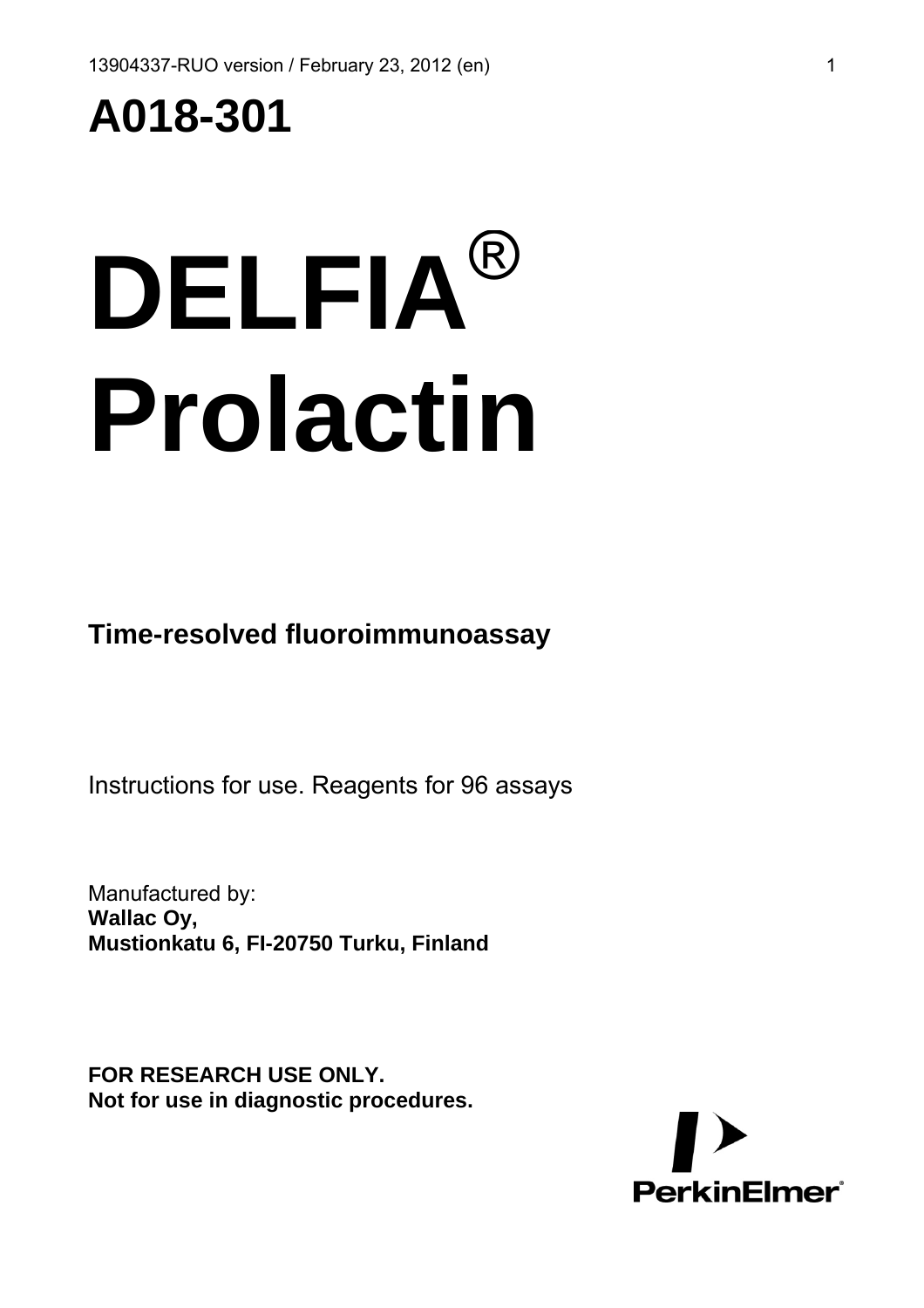#### **SYMBOLS**



Batch code



Packing number



Catalog number



Use by



Temperature limitation



Store in the dark



Contains sufficient for <n> tests



Consult instructions for use



**Manufacturer** 



This way up



Recyclable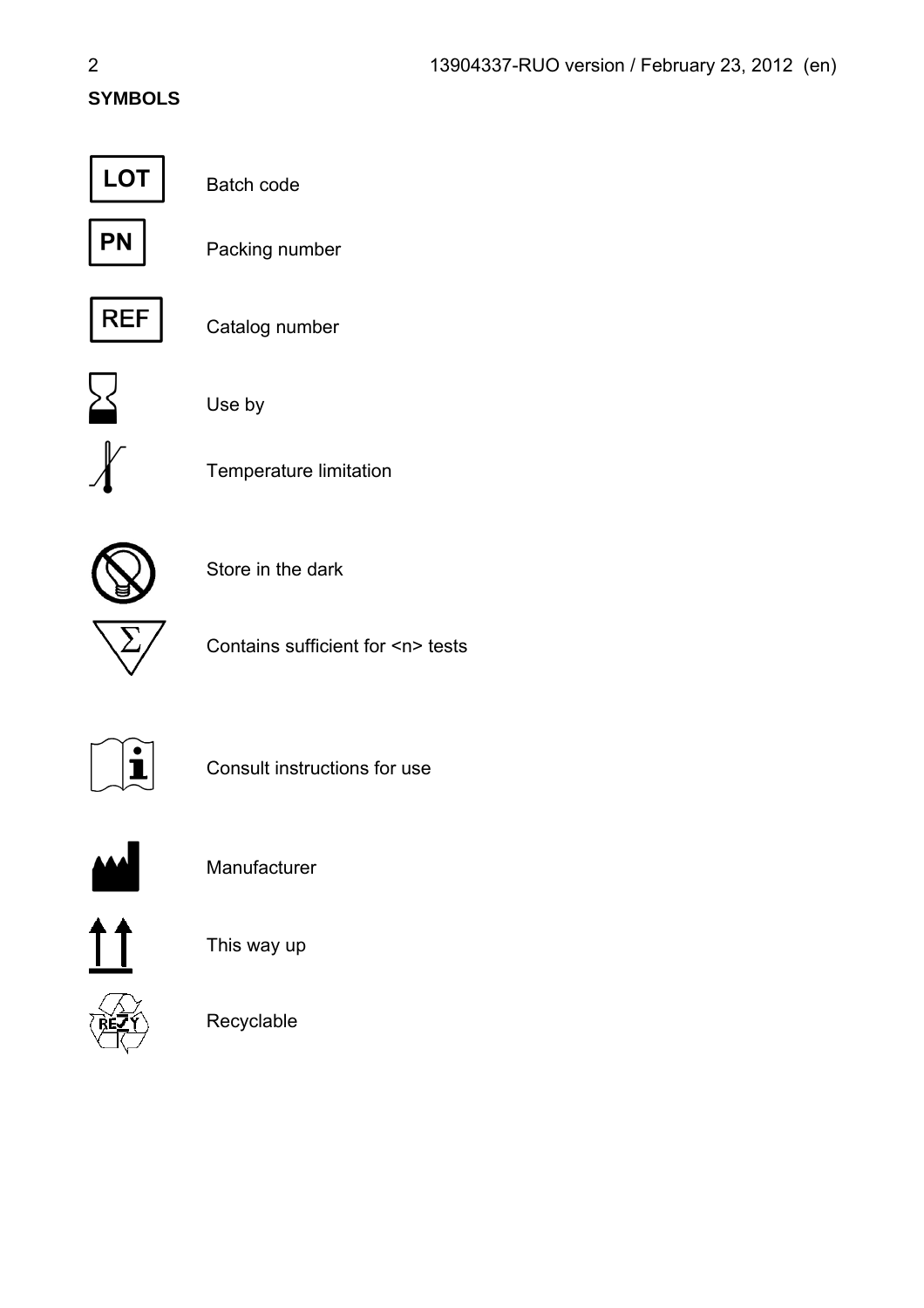#### **DELFIA®**  **Prolactin kit**

#### **APPLICATION**

This kit is for the quantitative determination of human prolactin (hPRL) in serum.

#### **For research use only. Not for use in diagnostic procedures.**

#### **PRINCIPLES OF THE ASSAY**

The DELFIA<sup>®</sup> Prolactin assay is a solid phase, two-site fluoroimmunometric assay based on the direct sandwich technique in which two monoclonal antibodies (derived from mice) are directed against two separate antigenic determinants on the hPRL molecule. Standards, controls and samples containing hPRL are reacted simultaneously with immobilized monoclonal antibodies directed against a specific antigenic site on the hPRL molecule and europium-labeled antibodies directed against a different antigenic site.

Enhancement Solution dissociates europium ions from the labeled antibody into solution where they form highly fluorescent chelates with components of the Enhancement Solution. The fluorescence of each sample is proportional to the concentration of hPRL in the sample (1,2,3,4,5).



#### **KIT CONTENTS**

l

Each DELFIA Prolactin kit contains reagents for 96 assays.

The expiry date of the unopened kit is stated on the outer label. Store at  $+2-+8$  °C.

<span id="page-2-1"></span><span id="page-2-0"></span>DELFIA is a registered trademark of PerkinElmer, Inc. DELFIA is a registered trademark of PerkinElmer, Inc.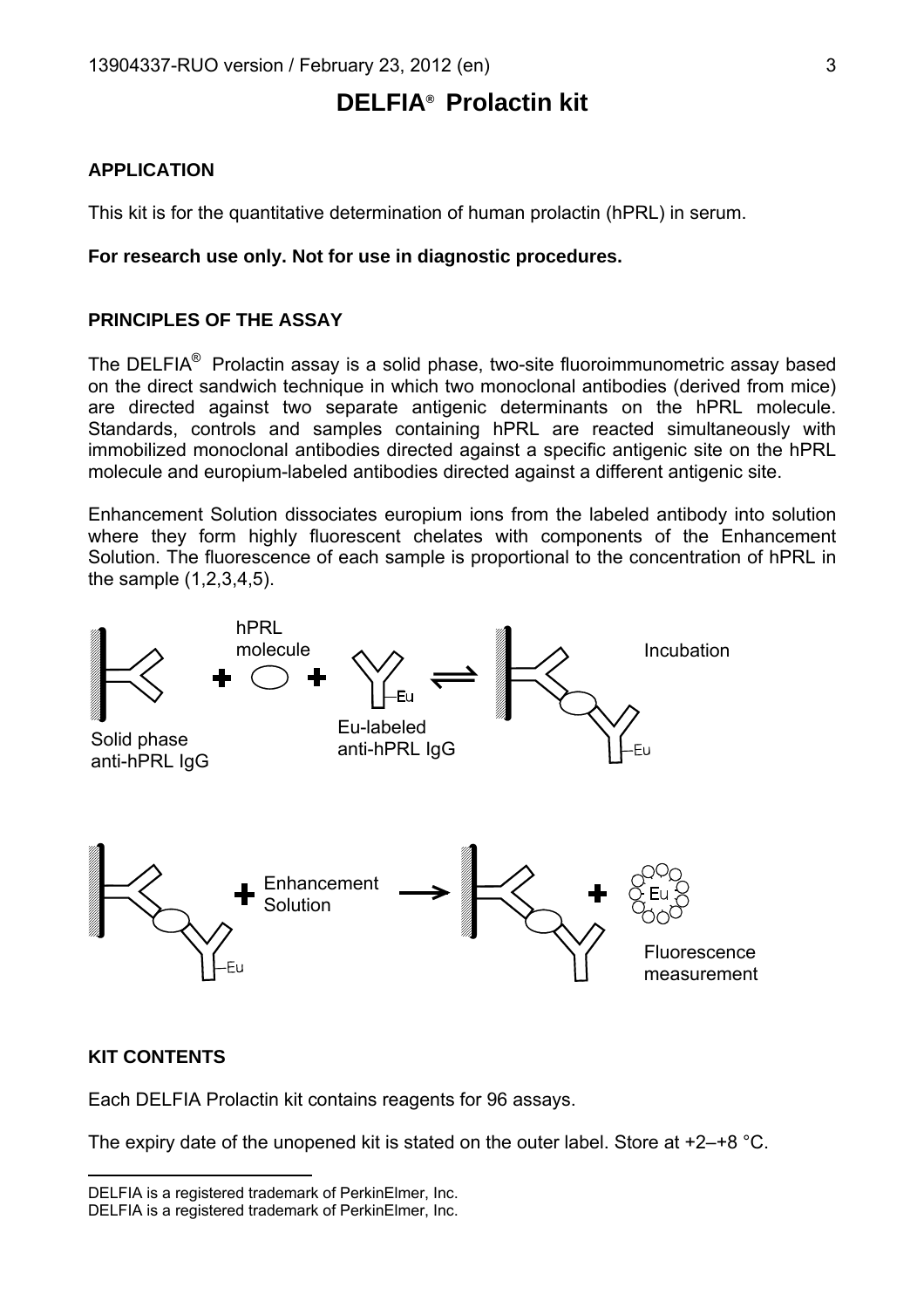Once opened, the kit components are stable for up to 2 weeks when used as described in the section "ASSAY PROCEDURE".

#### **eagents R**

| Component                                                                                                                                                                                                                                                                               | Quantity                                                                                                                | Shelf life and storage                                    |  |  |
|-----------------------------------------------------------------------------------------------------------------------------------------------------------------------------------------------------------------------------------------------------------------------------------------|-------------------------------------------------------------------------------------------------------------------------|-----------------------------------------------------------|--|--|
| <b>Prolactin Standards</b><br>(approx. values)                                                                                                                                                                                                                                          | 6 vials, 1.1 mL                                                                                                         | +2-+8 °C until expiry date<br>stated on the vial label.   |  |  |
| ng/mL<br>0 mU/L<br>$\mathbf 0$<br>A<br>$0.25$ ng/mL<br>9 mU/L<br>B<br>C<br>2.5<br>ng/mL<br>90 mU/L<br>25<br>900 mU/L<br>D<br>ng/mL<br>E<br>125<br>4500 mU/L<br>ng/mL<br>F<br>250<br>ng/mL<br>9000 mU/L                                                                                  | The exact Prolactin concentrations are given on the<br>lot specific quality control certificate included in the<br>kit. |                                                           |  |  |
| The ready-for-use standards are in Tris-HCI buffered salt solution with bovine serum<br>albumin, fetal calf serum, and < 0.1 % sodium azide as preservative. The standards have<br>been calibrated against the WHO 3 <sup>rd</sup> International Standard for Prolactin (coded 84/500). |                                                                                                                         |                                                           |  |  |
| Conversion factor: 1 $nq/mL = 36 \text{ mU/L}$ .                                                                                                                                                                                                                                        |                                                                                                                         |                                                           |  |  |
| Anti-Prolactin-Eu tracer<br>stock solution ( $\sim$ 20 µg/mL)<br>(mouse monoclonal)                                                                                                                                                                                                     | 1 vial, 0.8 mL                                                                                                          | +2-+8 °C until expiry date<br>stated on the vial label.   |  |  |
| The tracer is in Tris-HCI buffered (pH 7.8) salt solution with bovine serum albumin, and<br>< 0.1 % sodium azide as preservative.                                                                                                                                                       |                                                                                                                         |                                                           |  |  |
| <b>Wash Concentrate</b>                                                                                                                                                                                                                                                                 | 1 bottle, 40 mL                                                                                                         | +2-+8 °C until expiry date<br>stated on the bottle label  |  |  |
| A 25-fold concentration of Tris-HCI buffered (pH 7.8) salt solution with Tween 20.<br>Contains Germall II <sup>1</sup> as preservative.                                                                                                                                                 |                                                                                                                         |                                                           |  |  |
| Multibuffer                                                                                                                                                                                                                                                                             | 1 bottle, 50 mL                                                                                                         | +2-+8 °C until expiry date<br>stated on the bottle label. |  |  |

Ready-for-use Tris-HCl buffered (pH 7.8) salt solution with bovine serum albumin, bovine globulin, mouse IgG, diethylenetriaminepentaacetic acid, Tween 40, blockers, an inert red dye, and < 0.1 % sodium azide as preservative.

<span id="page-3-0"></span><sup>&</sup>lt;u>Les and the metal controlled the metal</u><br><sup>1</sup> Germall is a registered trademark of ISP Investments, Inc.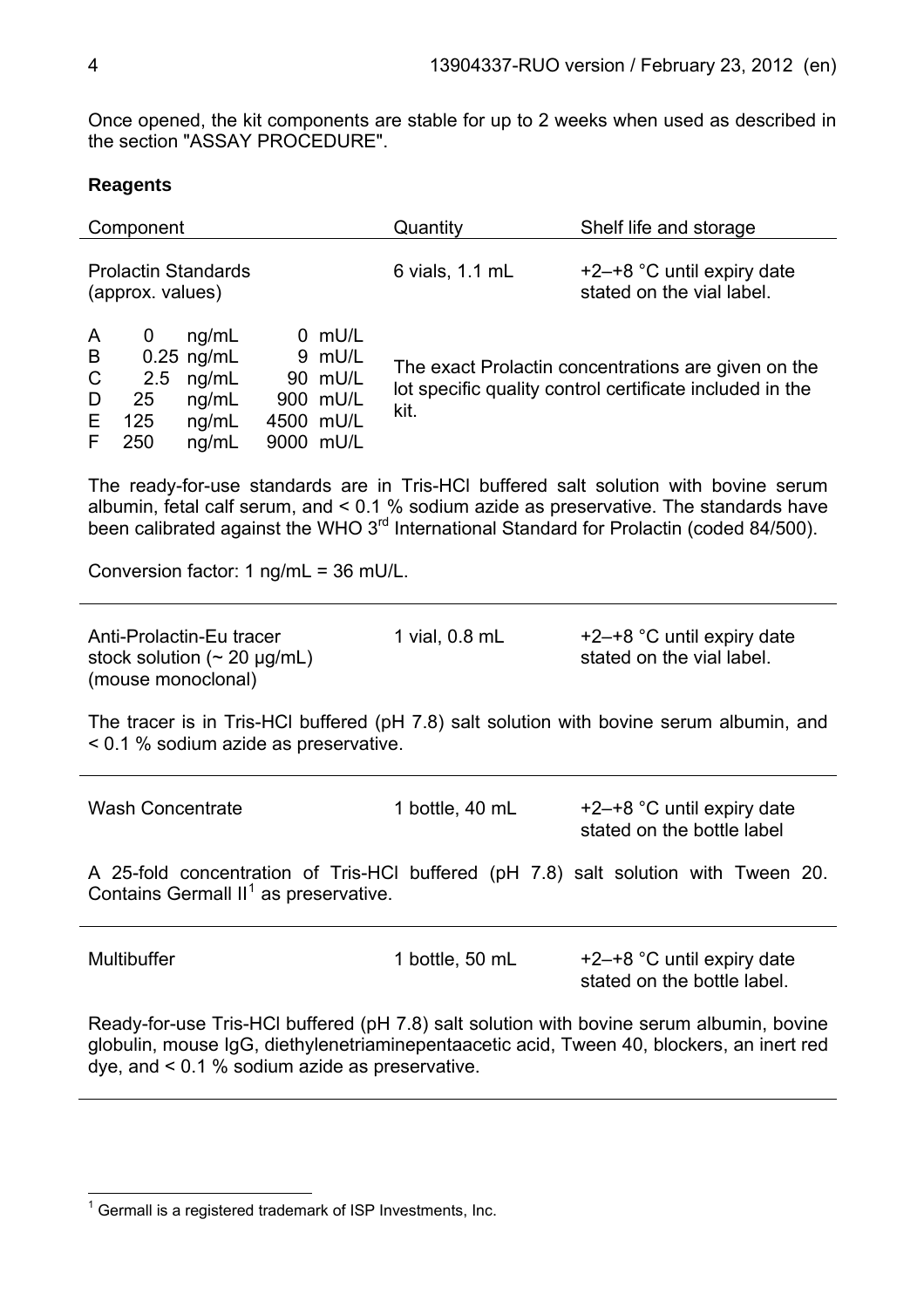| <b>Enhancement Solution</b>                                                                                     | 1 bottle, 50 mL | +2-+8 °C until expiry date<br>stated on the bottle label.<br>Shelf life 6 months at room<br>temperature $(+20 - +25^{\circ}C)$ .<br>Avoid direct sunlight. |  |
|-----------------------------------------------------------------------------------------------------------------|-----------------|------------------------------------------------------------------------------------------------------------------------------------------------------------|--|
| Ready-for-use Enhancement Solution with Triton $X-100^2$ , acetic acid and chelators.                           |                 |                                                                                                                                                            |  |
| Anti-Prolactin Microtitration Strips.<br>8 x 12 wells coated with antibodies<br>against hPRL (mouse monoclonal) | 1 plate         | $+2$ -+8 °C until expiry date<br>stated on the label.                                                                                                      |  |

Lot specific quality control certificate 1 pc

#### **MATERIALS REQUIRED BUT NOT SUPPLIED WITH THE KIT**

The DELFIA Prolactin kit is part of a complete system of reagents and instrumentation. The DELFIA system requires the following items, which are available from Wallac Oy or PerkinElmer, Inc. and its distributors.

- 1. Time-resolved fluorometer plus printer and (optional) computer
- 2. Automatic washer DELFIA Platewash (prod. no. 1296-026)
- 3. Automatic shaker DELFIA Plateshake (prod. no. 1296-003/004)
- 4. Pipette for dispensing Multibuffer and the diluted tracer solution Eppendorf Multipette (prod. no. 1296-014) with 5 mL Combitips (prod. no. 1296-016) or alternatively DELFIA Plate Dispense with the DELFIA Dispense Unit (prod. nos. 1296-041 and 1296-043)
- 5. Pipette for dispensing the Enhancement Solution Eppendorf Multipette (prod. no. 1296-014) with 5 mL Combitips (prod. no. 1296-016) or alternatively the DELFIA Plate Dispense (prod. no. 1296-041)

In addition to the DELFIA system the following are required:

- precision pipettes for dispensing microliter volumes and pipettes for dispensing milliliter volumes
- deionized water

#### **SPECIMEN COLLECTION AND HANDLING**

The DELFIA Prolactin assay is intended for use with serum samples. Heparin plasma can also be used, but plasma containing EDTA or citrate cannot be used due to chelating effects on europium. Hemolytic, lipemic and icteric samples do not interfere with the assay.

Macroprolactin in the sample may interfere with the assay (6,7).

<span id="page-4-0"></span>l  $2$  Triton is a registered trademark of Union Carbide Chemicals & Plastics Technology.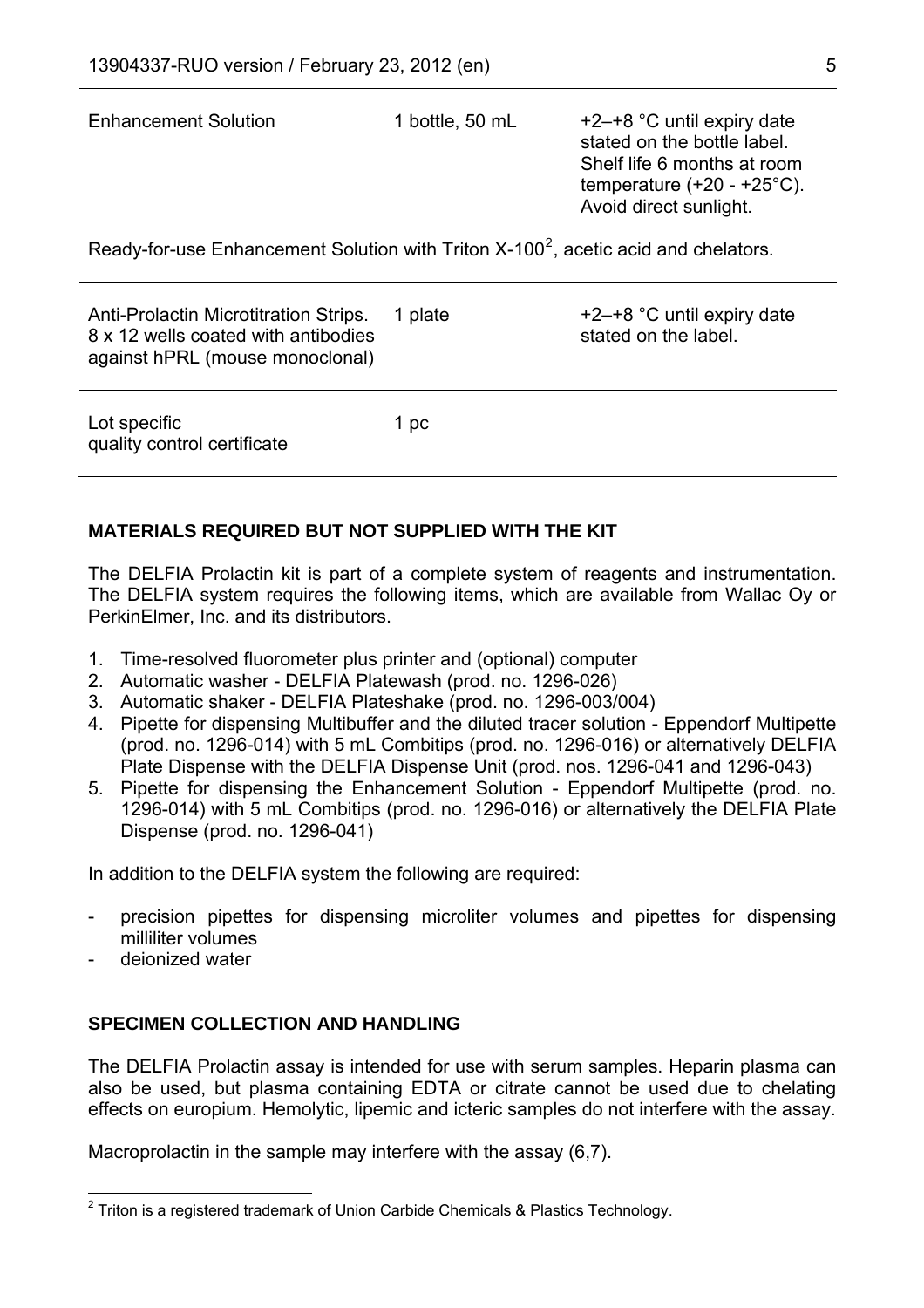Because of strong diurnal variation samples should be taken after 10 a.m. and the person must have been out of bed for a minimum of 3 hours. Collect blood by venipuncture, and separate the serum or plasma by centrifugation.

Plasma and serum samples can be stored for 2 days at +2–+8 °C. For longer periods store serum samples at -20 °C. Repeated freezing and thawing should be avoided. Do not freeze plasma samples.

#### **WARNINGS AND PRECAUTIONS**

#### **For research use only. Not for use in diagnostic procedures.**

Handle all specimens as potentially infectious. Please refer to the U.S. Department of Health and Human Services publication "Biosafety in Microbiological and Biomedical Laboratories" or any other local or national regulation.

Reagents contain sodium azide (NaN<sub>3</sub>) as a preservative. Sodium azide may react with lead and copper plumbing to form highly explosive metal azides. On disposal, flush with a large volume of water to prevent azide build-up.

Please note that in some prolactinoma cases the prolactin concentration can be very high and the hook effect should be considered.

Disposal of all waste should be in accordance with local regulations.

#### **ASSAY PROCEDURE**

Perform each determination in duplicate for both standards and unknowns. A standard curve should be run with each assay. All reagents and samples must be brought to room temperature (+20–+25 °C) before use.

| 1. Preparation of reagents | Reconstituted stability                              |  |  |
|----------------------------|------------------------------------------------------|--|--|
| Wash solution              | 2 weeks at $+2$ – $+25$ °C<br>in a sealed container. |  |  |

Pour the 40 mL of Wash Concentrate into a clean container and dilute 25-fold by adding 960 mL of deionized water to give a buffered wash solution (pH 7.8).

#### Anti-Prolactin-Eu tracer **Prepare within one hour of use.**

Prepare the needed volume of tracer dilution by mixing 40 μL tracer stock solution with 3 mL of Multibuffer per strip (see table in the Summary Protocol Sheet).

**It is important that the Multibuffer does not come into contact with tracer stock solution not intended for immediate use.** 

We advise the use of a disposable plastic container to prepare the tracer working solution.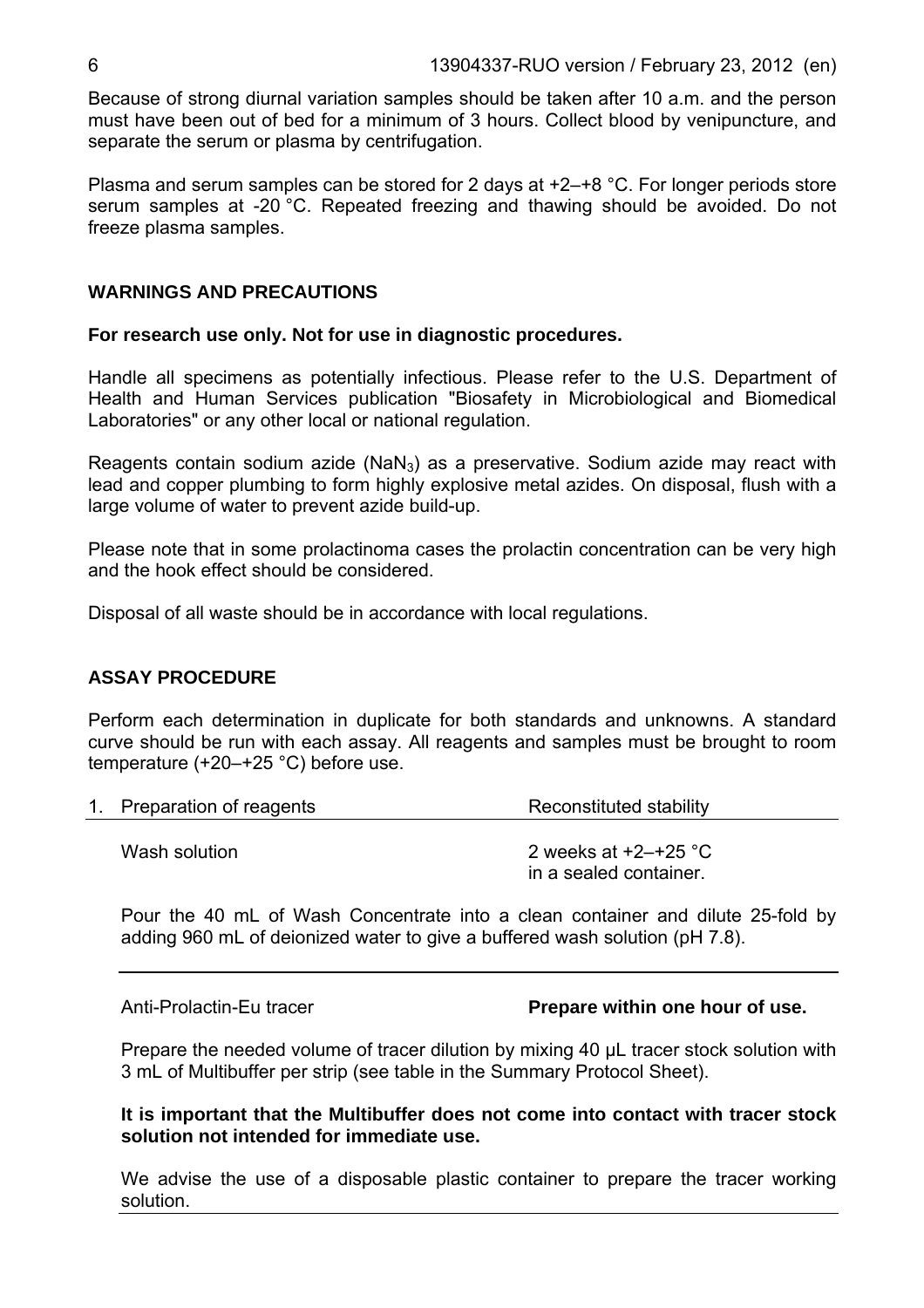2. Transfer the required number of microtitration strips to a strip frame.

Note: Open the foil from three sides only and fold it aside leaving the plate-specific information on the package. Return the remaining strips into the package and press the foil cover back on as tightly as possible. Leave the desiccant in the package. Alternatively, store the remaining strips in a resealable plastic bag with the desiccant.

3. Add 200 μL of diluted Anti-Prolactin-Eu tracer solution to each well using **the recommended Eppendorf Multipette** after discarding the first aliquot, or use the DELFIA Dispense Unit.



4. Pipette 25 μL of the Prolactin Standards (Std) and specimens (unknowns - Unk) into the strip wells. The following plate map is given as an example. Each laboratory can decide on the best positioning of the controls and samples.



- 5. Incubate the frame for 90 minutes (±10 minutes) at room temperature with **slow** shaking using the DELFIA Plateshake.
- 6. After the incubation step, aspirate and wash each strip with the DELFIA Platewash using program 18 (1 Inc, wash).
- contents. Combitip and discard the first aliquot. Avoid touching the edge of the well or its 7. Add 200 μL Enhancement Solution directly from the reagent bottle to each well using **the recommended Eppendorf Multipette** after flushing the Combitip once with Enhancement Solution (to waste), or use the DELFIA Plate Dispense. Refill the
- external factors may cause a decrease in signal with time, although this is extremely rare. 8. Shake the frame **slowly** for 5 minutes. The fluorescence is stable for several hours if evaporation is prevented. However, we recommend measurement within 1 hour as
- 9. Ensure that each strip is firmly seated in the frame and measure the fluorescence in the time-resolved fluorometer.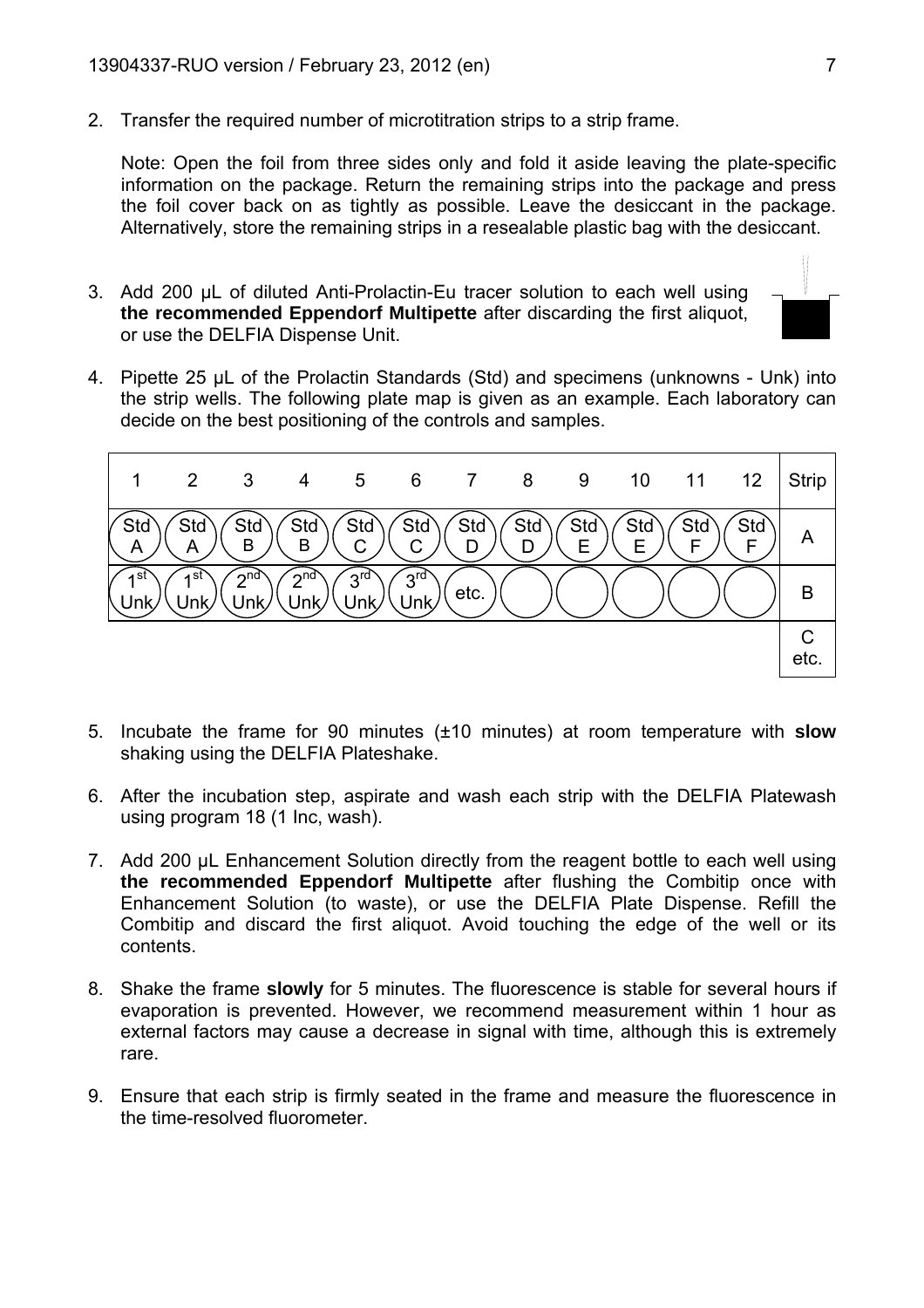When using the 1232 or 1234 fluorometer select kit program 18 or MultiCalc<sup>® 3</sup> protocol "18 PRL" for automatic measurement and result calculation.

When using VICTOR<sup>2</sup> D start the measurement from the Start Wizard, select "PRL" from Protocols/Kits panel "Fertility" and define the number of plates and samples.

Check the parameter group for program 18 or the MultiCalc protocol "18 PRL". If you change the replicate number for the unknowns please change the protocol accordingly (see fluorometer manual or MultiCalc manual for editing the parameters).

| <b>ASSAY TYPE</b>          | IFMA                   |                                         |  |
|----------------------------|------------------------|-----------------------------------------|--|
| <b>FITTING METHOD</b>      | <b>SPLINE SMOOTHED</b> |                                         |  |
| X-AXIS                     | <b>LOGARITHMIC</b>     |                                         |  |
| Y-AXIS                     |                        | <b>LOGARITHMIC</b>                      |  |
| <b>BLANKS</b>              | 2                      |                                         |  |
| <b>STANDARDS</b>           | 5                      |                                         |  |
| <b>STANDARD REPLICATES</b> | 2                      |                                         |  |
| STANDARD CONC              | B                      | (Make sure that the Prolactin standard  |  |
| STANDARD CONC              | С                      | concentrations and unit correspond to   |  |
| STANDARD CONC              | D                      | those given on the lot specific quality |  |
| STANDARD CONC              | Е                      | control certificate. If this is not the |  |
| STANDARD CONC              | F                      | case, enter the new concentrations      |  |
| <b>UNKNOWN REPLICATES</b>  | $\overline{2}$         | and if necessary change the unit in the |  |
|                            |                        | <b>MultiCalc protocol.)</b>             |  |

#### **PROCEDURAL NOTES**

- DELFIA kit. The reagents supplied with this kit are intended for use as an integral unit. Do not mix identical reagents from kits having different lot numbers. Do not use kit 1. A thorough understanding of this package insert is necessary for successful use of the reagents after the expiry date printed on the kit label.
- 2. Any deviation from the assay procedure may affect the results.
- 3. Reagents should be allowed to reach room temperature  $(+20-+25 \degree C)$  prior to sample preparation. Frozen specimens should be brought to room temperature slowly and gently mixed by hand. Do not vigorously vortex or mix specimens.
- the top edge as shown in the figure. After washing the strips, check that the wells are dry. If there is moisture left, invert the plate and tap firmly against 4. When washing the strips, ensure that each well is filled up completely to absorbent paper.



For detailed information on the cleaning and maintenance of the washing device, please refer to the DELFIA Platewash manual.

demands high standard pipetting and washing techniques. Thus it is extremely 5. The avoidance of europium contamination and resulting high fluorescent background

 3 MultiCalc is a registered trademark of PerkinElmer, Inc.

VICTOR is a trademark of PerkinElmer, Inc.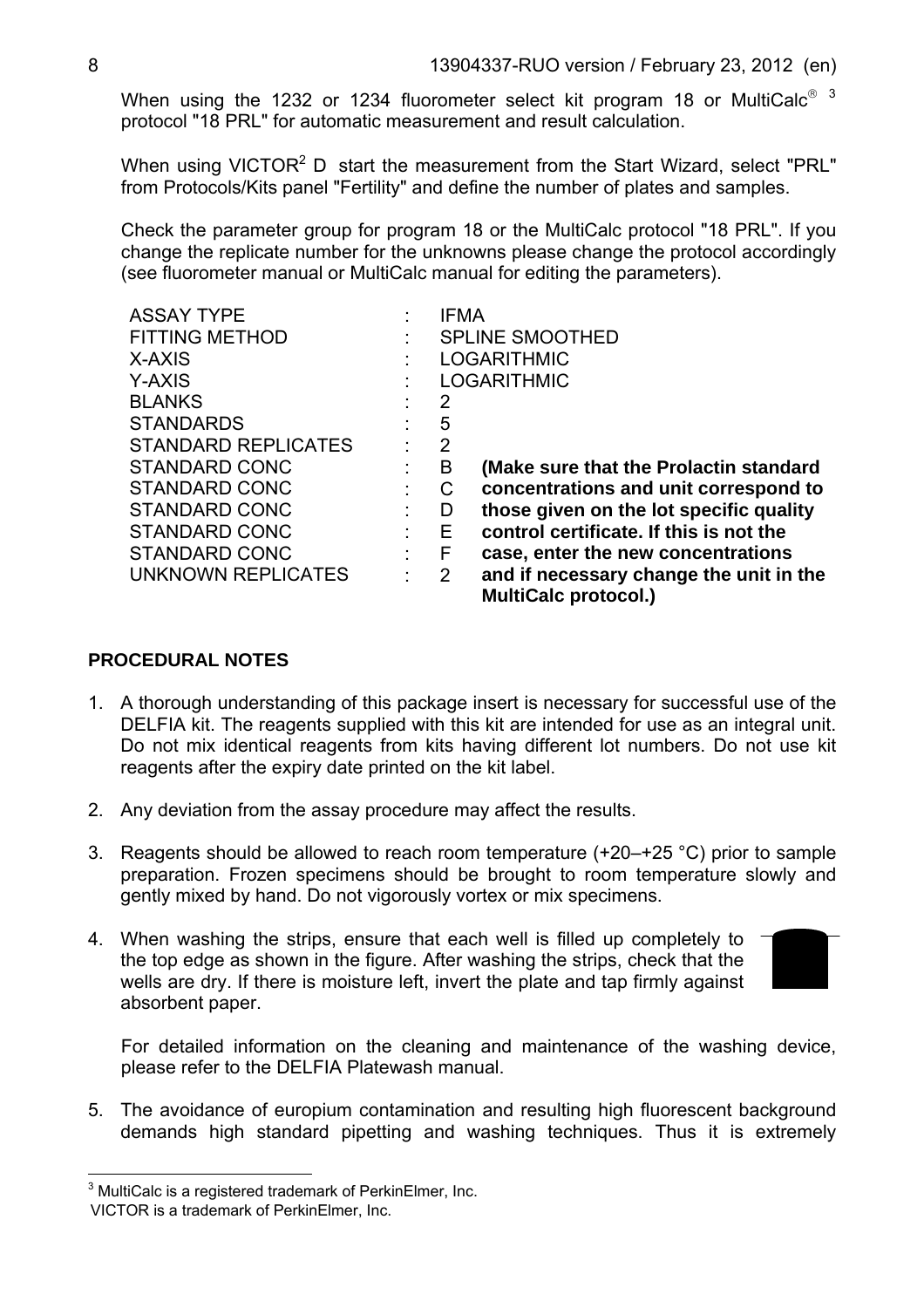13904337-RUO version / February 23, 2012 (en) 9

important to use the pipettes supplied with the DELFIA system for the recommended purposes only.

The Enhancement Solution should be dispensed using only the recommended Eppendorf Multipette after the Combitip has been first flushed with Enhancement Solution according to the Directions for Use. The same Combitip must not be used for stand, with the Combitip still attached. pipetting any other reagent. After use place the Eppendorf Multipette on the pipette

When using the DELFIA Plate Dispense and DELFIA Dispense Unit, please refer to the manual.

#### **CALCULATION OF RESULTS**

The DELFIA system incorporates programs for data reduction, and the results are obtained as printouts of standard curves, unknown concentrations, etc. (see Fluorometer instrument manual or MultiCalc manual for detailed information).

#### LIMITATIONS OF THE PROCEDURE

#### For research use only. Not for use in diagnostic procedures.

Macroprolactin in the sample may interfere with the assay.

Please also refer to the sections "PROCEDURAL NOTES" and "SPECIMEN COLLECTION AND HANDLING".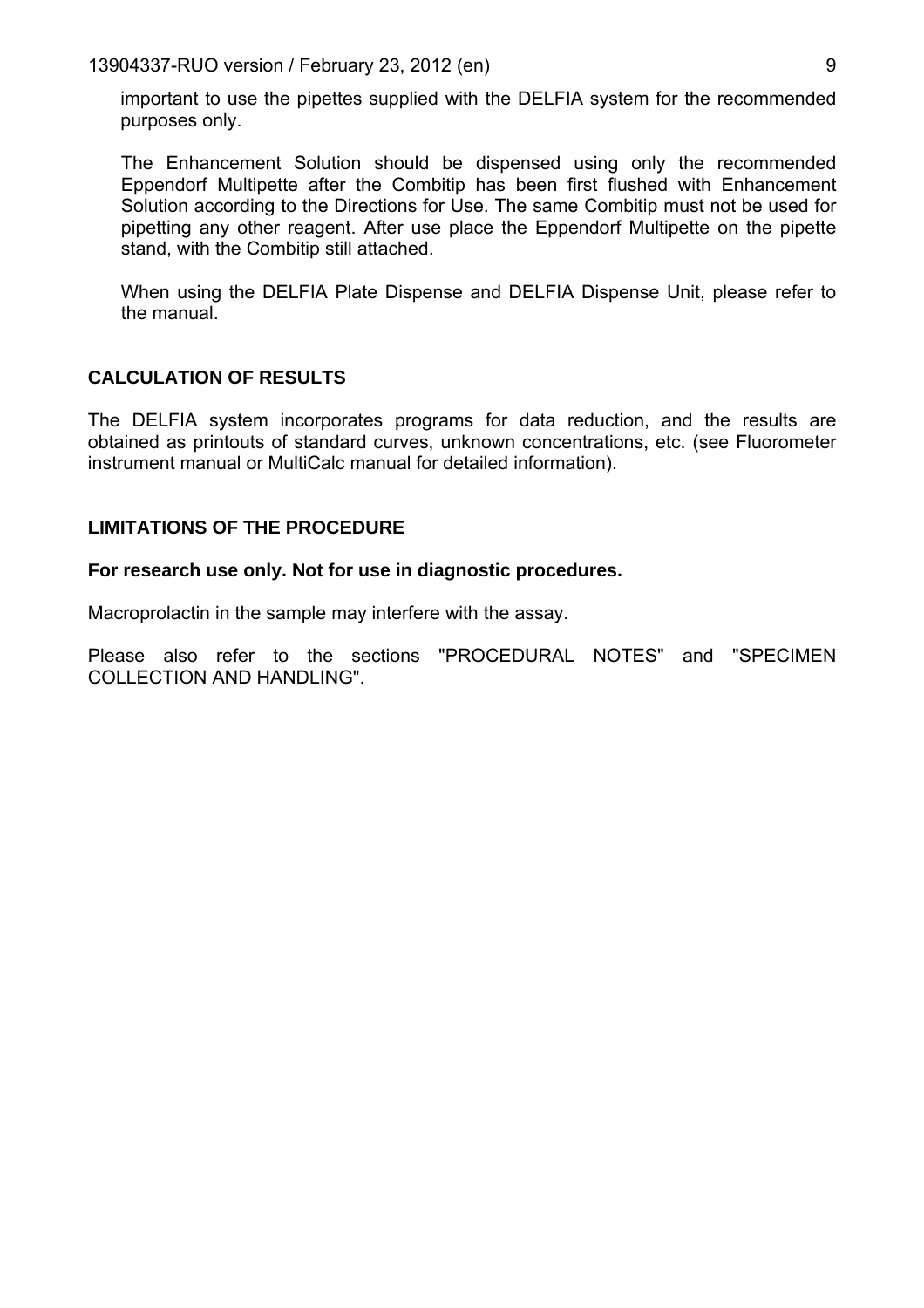#### **REFERENCES**

- 1. Soini, E. and Kojola, H. (1983): Time-resolved fluorometer for lanthanide chelates a new generation of nonisotopic immunoassays. Clin. Chem. **29**, 65-68.
- 2. Hemmilä, I., Dakubu, S., Mukkala, V-M., Siitari, H. and Lövgren, T. (1984): Europium as a label in time-resolved immunofluorometric assays. Anal. Biochem. **137**, 335-343.
- 3. Lövgren, T., Hemmilä, I., Pettersson, K. and Halonen, P. (1985): Time-resolved fluorometry in immunoassays. In Alternative Immunoassays. Ed. W.P. Collins. John Wiley & Sons Ltd., England, pp. 203-217.
- 4. Lövgren, T., Hemmilä, I., Pettersson, K., Eskola, J.U. and Bertoft, E. (1984): Determination of hormones by time-resolved fluoroimmunoassay. Talanta **31**, 909- 916.
- 5. Hemmilä, I. (1985): Fluoroimmunoassays and immunofluorometric assays. Clin. Chem. **31**, 359-370.
- 6. Fahie-Wilson, M.N., Soule, S.G. (1997): Macroprolactinaemia: contribution to hyperprolactinaemia in a district general hospital and evaluation of a screening test based on precipitation with polyethylene glycol. Ann. Clin. Biochem. **34**, 252-258.
- 7. Hekim, C., Alfthan, H., Leinonen, J., Stenman, U-H. (2002): Effect of incubation time on recognition of various forms of Prolactin in serum by the DELFIA assay. Clin. Chem. **48,** No 12, 2253-2256.

February 23, 2012